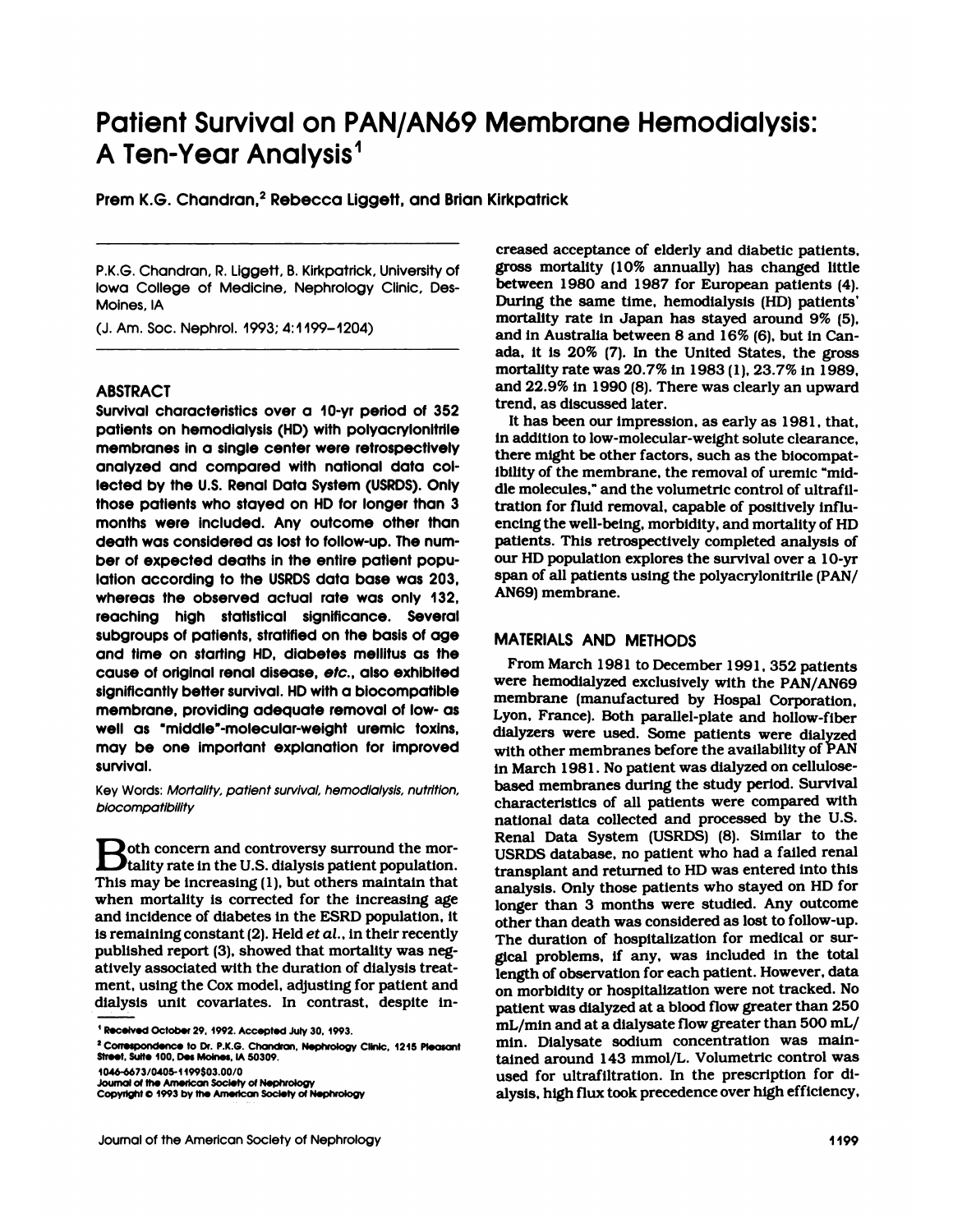in the sense that blood flows faster than 250 mL/<br>min were not used in order to enhance lower molecin the sense that blood flows faster than 250 m<br>min were not used in order to enhance lower mole<br>ular weight solute clearance. Convective transp in the sense that blood flows faster than 250 mL<br>min were not used in order to enhance lower molec<br>ular weight solute clearance. Convective transpor<br>was presumed to facilitate higher molecular weigh in the sense that blood flows faster than 250 mL/<br>min were not used in order to enhance lower molec-<br>ular weight solute clearance. Convective transport<br>was presumed to facilitate higher molecular weight<br>solute clearance. T in the sense that blood flows faster than 250 mL/ trace<br>min were not used in order to enhance lower molec-<br>ular weight solute clearance. Convective transport<br>was presumed to facilitate higher molecular weight<br>solute cleara min were not used in order to enhance lower molecular weight solute clearance. Convective transpor<br>was presumed to facilitate higher molecular weigh<br>solute clearance. The average weekly duration of HI<br>was 9 h, with acetate ular weight solute clearance. Convective transport<br>was presumed to facilitate higher molecular weight<br>solute clearance. The average weekly duration of HD<br>was 9 h, with acetate dialysate in 75% of patients,<br>albeit, another was presumed to facilitate higher molecular weight<br>solute clearance. The average weekly duration of HD<br>was 9 h, with acetate dialysate in 75% of patients,<br>albeit, another variable. Fewer than 10% of patients<br>were dialyzed solute clearance. The average weekly duration of HD<br>was 9 h, with acetate dialysate in 75% of patients,<br>albeit, another variable. Fewer than 10% of patients<br>were dialyzed for 12 h weekly. Hemodialyzers were<br>not reused duri was 9 h, with acetate dialysate in 75% of patients,<br>albeit, another variable. Fewer than 10% of patients<br>were dialyzed for 12 h weekly. Hemodialyzers were<br>not reused during 9 of the 10 yr. Recombinant human<br>erythropoietin albeit, another variable. Fewer than 10% of patient were dialyzed for 12 h weekly. Hemodialyzers we not reused during 9 of the 10 yr. Recombinant hum erythropoietin became available for use only in Jules. Routinely, each p were dialyzed for 12 h weekly. Hemodialyzers were<br>not reused during 9 of the 10 yr. Recombinant human<br>erythropoietin became available for use only in July<br>1989. Routinely, each patient was seen by a physi-<br>cian during each not reused during 9 of the 10 yr. Recombinant human<br>erythropoietin became available for use only in July<br>1989. Routinely, each patient was seen by a physi-<br>cian during each HD session. Excluding the head<br>nurse and the char erythropoietin became available for use only in J<br>1989. Routinely, each patient was seen by a phy<br>cian during each HD session. Excluding the hat<br>nurse and the charge nurse, the staff-to-patient ra<br>was 1:3. The ratio of nur 1989. Routinely, each patient was seen by a physician during each HD session. Excluding the head nurse and the charge nurse, the staff-to-patient ratio was 1:3. The ratio of nurses to patient-care technicians was 1.2:1. In nurse and the charge nurse, the staff-to-patient ratio was 1:3. The ratio of nurses to patient-care technicians was 1.2:1. In general, patients exhibited a high degree of compliance with regard to dietary restrictions, med nurse and the charge nurse, the staff-to-patient ra<br>was 1:3. The ratio of nurses to patient-care tech<br>clans was 1.2:1. In general, patients exhibited a hi<br>degree of compliance with regard to dietary rest<br>tions, medications was 1:3. The ratio of nurses to patient-care technicians was 1.2:1. In general, patients exhibited a high degree of compliance with regard to dietary restrictions, medications, and adherence to dialysis schedule. In a grou cians was 1.2:1. In general, patients exhibited a high degree of compliance with regard to dietary restrictions, medications, and adherence to dialysis schedule. In a group of prevalent 66 patients, forming a subset of the degree of compliance with regard to dietary restrictions, medications, and adherence to dialysis sched-<br>ule. In a group of prevalent 66 patients, forming a<br>subset of the original 352 patients, percent reduction<br>in urea, Kt tions, medications, and adherence to dialysis sched-<br>ule. In a group of prevalent 66 patients, forming a<br>subset of the original 352 patients, percent reduction<br>in urea, Kt/V, normalized protein catabolic rate<br>(nPCR), and s ule. In a group of prevalent 66 patients, forming a<br>subset of the original 352 patients, percent reduction<br>in urea, Kt/V, normalized protein catabolic rate<br>(nPCR), and serum albumin were compiled. These<br>parameters were com subset of the original 352 patients, percent reduction<br>in urea, Kt/V, normalized protein catabolic rate<br>(nPCR), and serum albumin were compiled. These<br>parameters were compared with those of another<br>group of prevalent 43 pa in urea, Kt/V, normalized protein catabolic rate<br>(nPCR), and serum albumin were compiled. These<br>parameters were compared with those of another<br>group of prevalent 43 patients dialyzed on cellulosic<br>membrane in a different (nPCR), and serum albumin were compiled. Th<br>parameters were compared with those of anot<br>group of prevalent 43 patients dialyzed on cellule<br>membrane in a different dialysis facility in Iowa t<br>shared the same staffing and me parameters were compared with those of another<br>group of prevalent 43 patients dialyzed on cellulosic<br>membrane in a different dialysis facility in Iowa that<br>shared the same staffing and medical care charac-<br>teristics. These group of prevalent 43 patients dialyzed on cellulosic<br>membrane in a different dialysis facility in Iowa that<br>shared the same staffing and medical care charac-<br>teristics. These parameters were drawn from a total<br>of 6 months membrane in a different dialysis facility in lowa that<br>shared the same staffing and medical care charac-<br>teristics. These parameters were drawn from a total<br>of 6 months of observation per patient in both groups.<br>All patien shared the same staffing and medical care characteristics. These parameters were drawn from a total<br>of 6 months of observation per patient in both groups.<br>All patients were stable, having not been hospitalized<br>for the dura teristics. These parameters were drawn from a t<br>of 6 months of observation per patient in both grou<br>All patients were stable, having not been hospital<br>for the duration of the 6 months. Delivered Kt/V<br>PCR were measured with of 6 months of observation per patient in both groups.<br>All patients were stable, having not been hospitalized<br>for the duration of the 6 months. Delivered Kt/V and<br>PCR were measured with software based on variable-<br>volume, All patients were stable, having not been hospit<br>for the duration of the 6 months. Delivered Kt/<br>PCR were measured with software based on va<br>volume, single-pool urea kinetic modeling (9), i<br>into account BUN levels (pre/pos for the duration of the 6 months. Delivered Kt/V and<br>PCR were measured with software based on variable-<br>volume, single-pool urea kinetic modeling (9), taking<br>into account BUN levels (pre/post/predialysis),<br>weight changes, PCR were measured with software based on variable-<br>volume, single-pool urea kinetic modeling (9), taking<br>into account BUN levels (pre/post/predialysis),<br>weight changes, hematocrit, and actual dialyzer<br>clearance. Dialysis t into account BUN levels (pre/post/predialysis), weight changes, hematocrit, and actual dialyzer clearance. Dialysis treatment time, however, was sel-<br>dom guided by Kt/V or PCR values.

USRDS tables are organized such that, knowing the age of the patient, the race, the diagnostic cateweight changes, hematocrit, and actual dialyze<br>clearance. Dialysis treatment time, however, was sel<br>dom guided by Kt/V or PCR values.<br>USRDS tables are organized such that, knowin<br>the age of the patient, the race, the diagn clearance. Dialysis treatment time, however, was<br>dom guided by Kt/V or PCR values.<br>USRDS tables are organized such that, know<br>the age of the patient, the race, the diagnostic of<br>gory (diabetes, hypertension, glomeruloneph<br> dom guided by Kt/V or PCR values.<br>USRDS tables are organized such that, knowing<br>the age of the patient, the race, the diagnostic cate-<br>gory (diabetes, hypertension, glomerulonephritis,<br>and other entities), and the duration USRDS tables are organized such that, knowing<br>the age of the patient, the race, the diagnostic cate-<br>gory (diabetes, hypertension, glomerulonephritis,<br>and other entities), and the duration on HD at risk of<br>death, one can c the age of the patient, the race, the diagnostic category (diabetes, hypertension, glomerulonephritis, and other entities), and the duration on HD at risk of death, one can calculate a risk factor representing expected mor gory (diabetes, hypertension, glomerulonephritis,<br>and other entities), and the duration on HD at risk of<br>death, one can calculate a risk factor representing<br>expected mortality for each patient. Adding up the<br>individual exp and other entities), and the duration on HD at risk of<br>death, one can calculate a risk factor representing<br>expected mortality for each patient. Adding up the<br>individual expected risks of death gives the total<br>number of exp death, one can calculate a risk factor representing<br>expected mortality for each patient. Adding up the<br>individual expected risks of death gives the total<br>number of expected death for the entire population<br>through the study expected mortality for each patient. Adding up the<br>individual expected risks of death gives the total<br>number of expected death for the entire population<br>through the study period. This can be compared with<br>the observed dea individual expected risks of death gives the total<br>number of expected death for the entire population<br>through the study period. This can be compared with<br>the observed deaths to determine the significance of<br>the difference number of expected death for the entire population<br>through the study period. This can be compared with<br>the observed deaths to determine the significance of<br>the difference by  $\chi^2$  test. The USRDS tables account<br>for varyi through the study period. This can be compared with<br>the observed deaths to determine the significance of<br>the difference by  $\chi^2$  test. The USRDS tables account<br>for varying case mixes and comorbid conditions, and<br>their co the observed deaths to determine the significance of<br>the difference by  $\chi^2$  test. The USRDS tables account<br>for varying case mixes and comorbid conditions, and<br>their compilation is drawn from actual observations<br>of almos the difference by  $\chi^2$  test. The USRDS tables accoun<br>for varying case mixes and comorbid conditions, and<br>their compilation is drawn from actual observations<br>of almost the entire U.S. dialysis population. The<br>stated purp for varying case mixes and comorbid conditions, and<br>their compilation is drawn from actual observations<br>of almost the entire U.S. dialysis population. The<br>stated purpose of the tables is to allow individual<br>dialysis units their compilation is drawn from actual obse<br>of almost the entire U.S. dialysis populati<br>stated purpose of the tables is to allow in<br>dialysis units to perform valid comparisons<br>experience with the national database (8).<br>Our stated purpose of the tables is to allow individual<br>dialysis units to perform valid comparisons of local<br>experience with the national database (8).<br>Our analysis also included an estimation of patient<br>survival rates using t

was also compared with national figures (1,8). The contemporaneous with the USRDS database seemed<br>individual cause of death was unfortunately not relevant; (3) the survival trend for high-risk patients,<br>1200 Volume  $4 \cdot$  stated purpose of the tables is to allow individual<br>dialysis units to perform valid comparisons of local<br>experience with the national database (8).<br>Our analysis also included an estimation of patient<br>survival rates using t dialysis units to perform valid comparisons of local<br>experience with the national database (8).<br>Our analysis also included an estimation of patient<br>survival rates using the Kaplan-Meier method for<br>incomplete observations ( experience with the national database (8).<br>
Our analysis also included an estimation of patient<br>
survival rates using the Kaplan-Meier method for<br>
incomplete observations (10). The gross mortality<br>
was also compared with n Our analysis also included an estimation of patient<br>survival rates using the Kaplan-Meier method for<br>incomplete observations (10). The gross mortality<br>was also compared with national figures (1,8). The<br>individual cause of

tracked in this study. In addition, no efforts were tracked in this study. In addition, no efforts were<br>made to correlate dialysis treatment time to patient<br>mortality. mortality.

## RESULTS

ortality.<br>:SULTS<br>The diagnostic categories in the patient population<br>ere: diabetic nephropathy (30% of patients), glo-RESULTS<br>The diagnostic categories in the patient population<br>were: diabetic nephropathy (30% of patients), glo-<br>merulonephritis (23.5%), hypertensive nephroscle-RESULTS<br>The diagnostic categories in the patient popula<br>were: diabetic nephropathy (30% of patients),<br>merulonephritis (23.5%), hypertensive nephro<br>rosis (18.5%), and other entities (28%). The mea The diagnostic categories in the patient population<br>were: diabetic nephropathy (30% of patients), glo-<br>merulonephritis (23.5%), hypertensive nephroscle-<br>rosis (18.5%), and other entities (28%). The mean ( $\pm$ <br>SE) duration The diagnostic categories in the patient population<br>were: diabetic nephropathy (30% of patients), glo-<br>merulonephritis (23.5%), hypertensive nephroscle-<br>rosis (18.5%), and other entities (28%). The mean (±<br>SE) duration of were: diabetic nephropathy (30% of patients), glomerulonephritis (23.5%), hypertensive nephrosclerosis (18.5%), and other entities (28%). The mean ( $\pm$ SE) duration of HD at risk of mortality was 920.1  $\pm$ 50.2 days (rang merulonephritis (23.5%), hypertensive nephroscle-<br>rosis (18.5%), and other entities (28%). The mean ( $\pm$ <br>SE) duration of HD at risk of mortality was 920.1  $\pm$ <br>50.2 days (range, 150 to 4,557). The mean age when<br>starting rosis (18.5%), and other entities (28%). The mean  $(\pm$  SE) duration of HD at risk of mortality was 920.1  $\pm$  50.2 days (range, 150 to 4,557). The mean age when starting HD was 56.83  $\pm$  0.9 yr (range, 15 to 90). Table 1 SE) duration of HD at risk of mortality was 920.1  $\pm$  50.2 days (range, 150 to 4,557). The mean age when starting HD was 56.83  $\pm$  0.9 yr (range, 15 to 90). Table 1 shows the respective distribution of age, Kt/V, nPCR, starting HD was 56.83  $\pm$  0.9 yr (range, 15 to 90).<br>Table 1 shows the respective distribution of age, Kt/<br>V, nPCR, serum albumin, and HD time in 66 patients<br>on PAN/AN69 membranes in our center and in an-<br>other 43 patient Table 1 shows the respective distribution of age, I<br>V, nPCR, serum albumin, and HD time in 66 patier<br>on PAN/AN69 membranes in our center and in a<br>other 43 patients on cellulosic membrane from<br>different unit in Iowa. There V, nPCR, serum albumin, and HD time in 66 patients<br>on PAN/AN69 membranes in our center and in an-<br>other 43 patients on cellulosic membrane from a<br>different unit in Iowa. There was at least one obser-<br>vation per patient per on PAN/AN69 membranes in our center and in an-<br>other 43 patients on cellulosic membrane from a<br>different unit in Iowa. There was at least one obser-<br>vation per patient per month. Although our patients<br>were slightly younger other 43 patients on cellulosic membrane from a<br>different unit in lowa. There was at least one obser-<br>vation per patient per month. Although our patients<br>were slightly younger and had been hemodialyzed for<br>the same weekly different unit in Iowa. There was at least one observation per patient per month. Although our patients were slightly younger and had been hemodialyzed for the same weekly duration, their percent reduction in urea and Kt/ were slightly younger and had been hemodialyzed for<br>the same weekly duration, their percent reduction in<br>urea and Kt/V were lower than the same values for<br>those on cellulosic dialyzers  $(P < 0.001)$ . However,<br>their PCR and the same weekly duration, their percent reduction in<br>urea and Kt/V were lower than the same values for<br>those on cellulosic dialyzers  $(P < 0.001)$ . However,<br>their PCR and albumin levels were higher than in<br>the latter group the same weekly duration, their percent reduction<br>urea and Kt/V were lower than the same values f<br>those on cellulosic dialyzers  $(P < 0.001)$ . Howeve<br>their PCR and albumin levels were higher than<br>the latter group  $(P < 0.001$ urea and Kt/V were lower than the same values for<br>those on cellulosic dialyzers  $(P < 0.001)$ . However,<br>their PCR and albumin levels were higher than in<br>the latter group  $(P < 0.001$  and  $< 0.005$ , respectively).<br>Serum albumi those on cellulosic dialyzers ( $P < 0.001$ ). However,<br>their PCR and albumin levels were higher than in<br>the latter group ( $P < 0.001$  and  $< 0.005$ , respectively).<br>Serum albumin levels were measured by bromocresol<br>purple. No their PCR and albumin levels were higher than in<br>the latter group  $(P < 0.001$  and  $< 0.005$ , respectively).<br>Serum albumin levels were measured by bromocresol<br>purple. No observable downward or upward trend<br>could be noted in the latter group  $(P < 0.0$ <br>Serum albumin levels w<br>purple. No observable<br>could be noted in any o<br>6 months of observatio<br>The number of expe erum albumin levels were measured by bromocresol<br>urple. No observable downward or upward trend<br>uuld be noted in any of these parameters during the<br>months of observation.<br>The number of expected deaths in 352 patients<br>nder o

purple. No observable downward or upward trend<br>could be noted in any of these parameters during the<br>6 months of observation.<br>The number of expected deaths in 352 patients<br>under our care (Group 1), according to the USRDS<br>da could be noted in any of these parameters during the<br>6 months of observation.<br>The number of expected deaths in 352 patients<br>under our care (Group 1), according to the USRDS<br>database, was 203, whereas the number of actual<br>d 6 months of observation.<br>The number of expected deaths in 352 patients<br>under our care (Group 1), according to the USRDS<br>database, was 203, whereas the number of actual<br>deaths was only 132. This difference was found to<br>be The number of expected deaths in 352 patients<br>under our care (Group 1), according to the USRDS<br>database, was 203, whereas the number of actual<br>deaths was only 132. This difference was found to<br>be significant at a  $P$  valu under our care (Group 1), according to the USRDS<br>database, was 203, whereas the number of actual<br>deaths was only 132. This difference was found to<br>be significant at a P value of  $\leq 0.001$  (Table 2). We<br>further subdivide database, was 203, whereas the number of actual deaths was only 132. This difference was found the significant at a  $P$  value of  $\leq 0.001$  (Table 2). We further subdivided the patient population as follows Group 2 consi deaths was only 132. This difference was found to<br>be significant at a  $P$  value of  $\leq 0.001$  (Table 2). We<br>further subdivided the patient population as follows:<br>Group 2 consisted of patients who started on long-<br>term HD be significant at a P value of  $\leq$ 0.001 (Table 2). I further subdivided the patient population as follow<br>Group 2 consisted of patients who started on lor<br>term HD on or after January 1, 1986. Group 3 i<br>cluded the patient further subdivided the patient population as follows:<br>Group 2 consisted of patients who started on long-<br>term HD on or after January 1, 1986. Group 3 in-<br>cluded the patients who were on HD between January 1, 1986, and Dece Group 2 consisted of patients who started on long-<br>term HD on or after January 1, 1986. Group 3 in-<br>cluded the patients who were on HD between Janu-<br>ary 1, 1986, and December 31, 1988. Group 4 in-<br>cluded patients who were term HD on or after January 1, 1986. Group 3 included the patients who were on HD between January 1, 1986, and December 31, 1988. Group 4 included patients who were 60 yr or older when starting hemodialytic therapy. Group cluded the patients who were on HD between January 1, 1986, and December 31, 1988. Group 4 included patients who were 60 yr or older when starting hemodialytic therapy. Group 5 included patients who were aged 60 yr or more ary 1, 1986, and December 31, 1988. Group 4 included patients who were 60 yr or older when starting<br>hemodialytic therapy. Group 5 included patients who<br>were aged 60 yr or more on HD between January 1,<br>1986, and December 31 cluded patients who were 60 yr or older when starting<br>hemodialytic therapy. Group 5 included patients who<br>were aged 60 yr or more on HD between January 1,<br>1986, and December 31, 1988. All diabetic patients<br>were put togethe hemodialytic therapy. Group 5 included patients who<br>were aged 60 yr or more on HD between January 1,<br>1986, and December 31, 1988. All diabetic patients<br>were put together in Group 6, and those diabetics on<br>HD between Januar were aged 60 yr or more on HD between January 1, 1986, and December 31, 1988. All diabetic patients<br>were put together in Group 6, and those diabetics on<br>HD between January 1, 1986, and December 31,<br>1988, were in Group 7. A 1986, and December 31, 1988. All diabetic patients<br>were put together in Group 6, and those diabetics on<br>HD between January 1, 1986, and December 31,<br>1988, were in Group 7. As shown in Table 2, in each<br>group with the except were put together in Group 6, and those diabetics on HD between January 1, 1986, and December 31, 1988, were in Group 7. As shown in Table 2, in each group with the exception of Group 7, the difference between expected and group with the exception of Group 7, the difference 988, were in Group 7. As shown in Table 2, in each<br>oup with the exception of Group 7, the difference<br>etween expected and observed mortality was statis-<br>cally highly significant.<br>Patients were stratified as described above

group with the exception of Group 7, the difference<br>between expected and observed mortality was statis-<br>tically highly significant.<br>Patients were stratified as described above for the<br>following reasons: (1) the original US between expected and observed mortality was stat<br>tically highly significant.<br>Patients were stratified as described above for the<br>following reasons: (1) the original USRDS survi<br>data were tabulated for the prevalent ESRD po tically highly significant.<br>
Patients were stratified as described above for the<br>
following reasons: (1) the original USRDS survival<br>
data were tabulated for the prevalent ESRD popula-<br>
tion between January 1, 1986, and De Patients were stratified as described above for the following reasons: (1) the original USRDS survival data were tabulated for the prevalent ESRD population between January 1, 1986, and December 31, 1988; (2) an examinatio following reasons: (1) the original USRDS survival<br>data were tabulated for the prevalent ESRD popula-<br>tion between January 1, 1986, and December 31,<br>1988; (2) an examination of the survival trend for all<br>study patients as data were tabulated for the prevalent ESRD population between January 1, 1986, and December 31, 1988; (2) an examination of the survival trend for all study patients as well as the prevalent population contemporaneous with tion between January 1, 1986, and December<br>1988; (2) an examination of the survival trend for<br>study patients as well as the prevalent popula<br>contemporaneous with the USRDS database see<br>relevant; (3) the survival trend for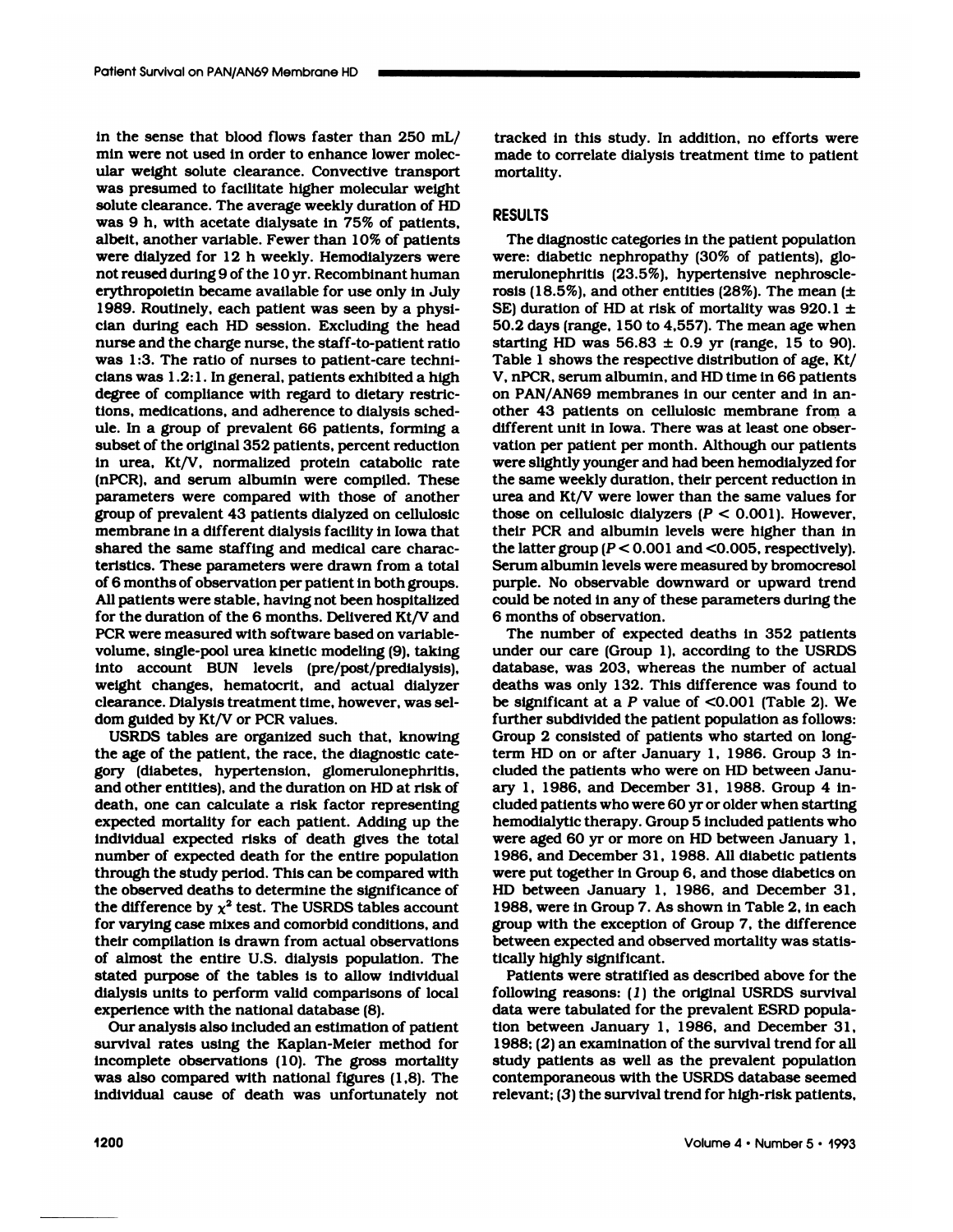| Membrane N | Age<br>(yr)         | Percent Reduction in Urea<br>(%) | K1/V            | <b>nPCR</b><br>$(g/kg \cdot day)$ | Serum Albumin<br>(g/dl) | Time on HD<br>(min) |
|------------|---------------------|----------------------------------|-----------------|-----------------------------------|-------------------------|---------------------|
| Cellulosic | 43 62.11 $\pm$ 2.1  | $69.1 \pm 0.59$                  | $1.46 \pm 0.02$ | $0.91 \pm 0.02$                   | $3.72 \pm 0.04$         | $184.8 \pm 4.26$    |
| <b>PAN</b> | 66 $57.16 \pm 2.12$ | $54.05 \pm 0.8$                  | $0.93 \pm 0.02$ | $1.08 \pm 0.01$                   | $3.84 \pm 0.03$         | $179.2 \pm 1.42$    |
| P          | < 0.5               | < 0.001                          | < 0.001         | < 0.001                           | < 0.05                  | <b>NS</b>           |

TABLE 1. Profile of two groups of patients<sup>a</sup>

Values are mean ± SE. NS. nonsignificant.

Values are mean ± SE. NS, nonsignificant.<br>TABLE 2. Patient survival on PAN/AN69 membrane HD<sup>a</sup> 2. Patient survival on PAN/AN69 membrane HD°<br>
Group Total Age Duration on HD Exp<br>
No. of (yr) (days) Mo No. Patients (Mean <sup>±</sup> **SE)** Expected **Mortality Observed** Mortality <sup>P</sup> I 352 55.89±0.9 920.1±50.2 203.74 132 <0.001 <sup>2</sup> <sup>299</sup> 57.82±0.99 285.92±6.81 160.42 <sup>114</sup> <0.001 **3 181 56±1.28 278.95±9.3 72.24 45 <0.005**  $\begin{array}{cccc} 4 & 497 & 69.78 \pm 0.54 & 259.87 \pm 8.7 & 449.17 & 96 & <0.001 \ 5 & 405 & 69.7 \pm 0.76 & 277.02 \pm 42.5 & 53.46 & 30 & <0.005 \end{array}$  $5$  105 69.7 ± 0.76 277.02 ± 12.5 53.46 30 <0.00<br>6 130 56.56 ± 1.21 235.27 ± 10.7 63.19 47 <0.05

| IABLE  2.  Patient survival on PAN/AN69 membrane HD° |  |  |  |  |  |  |  |  |  |  |  |  |  |  |  |  |  |  |  |  |  |  |  |  |  |  |  |  |  |  |  |  |  |  |  |  |  |  |  |  |  |  |  |  |  |  |  |  |  |  |  |  |  |  |  |  |  |  |  |  |  |  |  |  |  |  |  |  |  |  |  |  |  |  |  |  |  |  |  |  |  |  |  |  |  |  |  |  |  |  |  |  |  |  |  |  |  |  |  |  |  |  |  |  |  |  |  |  |  |  |  |  |  |  |  |  |  |  |  |  |  |  |  |  |  |  |  |  |  |  |  |  |  |  |  |  |  |  |  |  |  |  |  |  |  |  |
|------------------------------------------------------|--|--|--|--|--|--|--|--|--|--|--|--|--|--|--|--|--|--|--|--|--|--|--|--|--|--|--|--|--|--|--|--|--|--|--|--|--|--|--|--|--|--|--|--|--|--|--|--|--|--|--|--|--|--|--|--|--|--|--|--|--|--|--|--|--|--|--|--|--|--|--|--|--|--|--|--|--|--|--|--|--|--|--|--|--|--|--|--|--|--|--|--|--|--|--|--|--|--|--|--|--|--|--|--|--|--|--|--|--|--|--|--|--|--|--|--|--|--|--|--|--|--|--|--|--|--|--|--|--|--|--|--|--|--|--|--|--|--|--|--|--|--|--|--|--|--|
|------------------------------------------------------|--|--|--|--|--|--|--|--|--|--|--|--|--|--|--|--|--|--|--|--|--|--|--|--|--|--|--|--|--|--|--|--|--|--|--|--|--|--|--|--|--|--|--|--|--|--|--|--|--|--|--|--|--|--|--|--|--|--|--|--|--|--|--|--|--|--|--|--|--|--|--|--|--|--|--|--|--|--|--|--|--|--|--|--|--|--|--|--|--|--|--|--|--|--|--|--|--|--|--|--|--|--|--|--|--|--|--|--|--|--|--|--|--|--|--|--|--|--|--|--|--|--|--|--|--|--|--|--|--|--|--|--|--|--|--|--|--|--|--|--|--|--|--|--|--|--|

 $\begin{array}{lllllllllllll} \delta & 130 & 56.56 \pm 1.21 & 235.27 \pm 10.7 & 63.19 & 47 & <0.05 \\ 7 & 51 & 55.18 \pm 2 & 244.92 \pm 17.8 & 22.39 & 16 & <0.1 \\ \hline \end{array}$ <br>
<br>
Persoup 1, all patients: Group 2, those who started on HD on or after January 1, 1986: Grou Herody H, dir patients, shoup 2, incess who were 60 yr or older when<br>index, and December 31, 1988; Group 4, those who were 60 yr or older when<br>january 1, 1986, and December 31, 1988; Group 6, all diabetic patients; Gro<br>31, 1986, and December 31, 1988; Group 4, those who were 60 yr or older when starting HD; Group 5, patients who were 60 yr or older on HD between<br>January 1, 1986, and December 31, 1988; Group 6, all diabetic patients; Group 7,

**<sup>6</sup> <sup>130</sup> 56.56±1.21 235.27±10.7 63.19 <sup>47</sup> <0.05** 7 51 55.18±2 244.92±17.8 22.39 16 <0.1

denuary 1, 1986, and December 31, 1988; Group 6, all diabetic patients; 1<br>31, 1988.<br>Iike that for the elderly and diabetics, was also<br>deemed important. Results of all analyses performed<br>are shown in Table 2 regardless of t 34, 1988.<br>like that for the elderly and diabetics, was also<br>deemed important. Results of all analyses performed<br>are shown in Table 2 regardless of the statistical<br>significance of the outcome. like that for the elderly a<br>deemed important. Results of<br>are shown in Table 2 regarificance of the outcome.<br>Kaplan-Meier survival es is that for the elderly and diabetics, was also emed important. Results of all analyses performed e shown in Table 2 regardless of the statistical gnificance of the outcome.<br>Kaplan-Meier survival estimates for all 352 pa-<br>

deemed important. Results of all analyses performed<br>are shown in Table 2 regardless of the statistical<br>significance of the outcome.<br>Kaplan-Meier survival estimates for all 352 pa-<br>tients are shown in Figure 1. Most deaths are shown in Table 2 regardless of the statistical<br>significance of the outcome.<br>Kaplan-Meier survival estimates for all 352 pa-<br>tients are shown in Figure 1. Most deaths appeared<br>to have occurred during the first 2 yr afte significance of the outcome.<br>Kaplan-Meier survival estimates for all 352 patients are shown in Figure 1. Most deaths appeared<br>to have occurred during the first 2 yr after starting<br>HD. Briefly, 84% of the patients were aliv yr.

Kaplan-Meier survival estimates for all  $352$  pation the average number of patients on HD and perito-<br>tients are shown in Figure 1. Most deaths appeared and include the respective year. The average num-<br>to have occurred d up 7, those diabetics on HD between January 1, 1986, and December<br>The gross mortality rates of our HD population are<br>indicated in Table 3; corresponding national rates<br>are also shown. Gross mortality rate is the percentage The gross mortality rates of our HD population are<br>indicated in Table 3; corresponding national rates<br>are also shown. Gross mortality rate is the percentage<br>of deaths in the HD population expressed in relation The gross mortality rates of our HD population are<br>indicated in Table 3; corresponding national rates<br>are also shown. Gross mortality rate is the percentage<br>of deaths in the HD population expressed in relation<br>to the avera The gross mortality rates of our HD population andicated in Table 3; corresponding national rat<br>are also shown. Gross mortality rate is the percenta<br>of deaths in the HD population expressed in relati<br>to the average number indicated in Table 3; corresponding national rate<br>are also shown. Gross mortality rate is the percentag<br>of deaths in the HD population expressed in relatio<br>to the average number of patients on HD and perit<br>neal dialysis in are also shown. Gross mortality rate is the percentage<br>of deaths in the HD population expressed in relation<br>to the average number of patients on HD and perito-<br>neal dialysis in the respective year. The average num-<br>ber is of deaths in the HD population expressed in relation<br>to the average number of patients on HD and perito-<br>neal dialysis in the respective year. The average num-<br>ber is obtained from the number of patients on each<br>modality a to the average number of patients on HD and perito-<br>neal dialysis in the respective year. The average num-<br>ber is obtained from the number of patients on each<br>modality at the beginning of the year and at the end<br>The nation ber is obtained from the number of patients of modality at the beginning of the year and at the per The national rates include deaths in the per NABLE 3. Gross potient mortality rate<sup>o</sup>



Figure 1. Actuarial patient survival estimates by Kaplan-<br>Meier method in 352 patients.<br>Journal of the American Society of Nephrology 1201 Meier method in 352 patients.

| Year | <b>USRDS</b> | <b>Nephrology</b><br><b>Clinic</b> |
|------|--------------|------------------------------------|
| 1981 | 20.5         | (0/26)<br>0                        |
| 1982 | 20.1         | 0<br>(0/38)                        |
| 1983 | 20.6         | 2.8(2/70)                          |
| 1984 | 20.7         | 10.5 (12/114)                      |
| 1985 | 22.2         | 6.9(9/130)                         |
| 1986 | 22.8         | 14.5 (19/131)                      |
| 1987 | 23.4         | 7.0(10/141)                        |
| 1988 | 24.3         | 11.8 (17/144)                      |
| 1989 | 23.7         | 13.1 (19/145)                      |
| 1990 | 22.9         | 13.3 (21/157)                      |
| 1991 | <b>NA</b>    | 11.1 (15/135)                      |
|      |              |                                    |

**<sup>0</sup>** Values are percents. NA, not available.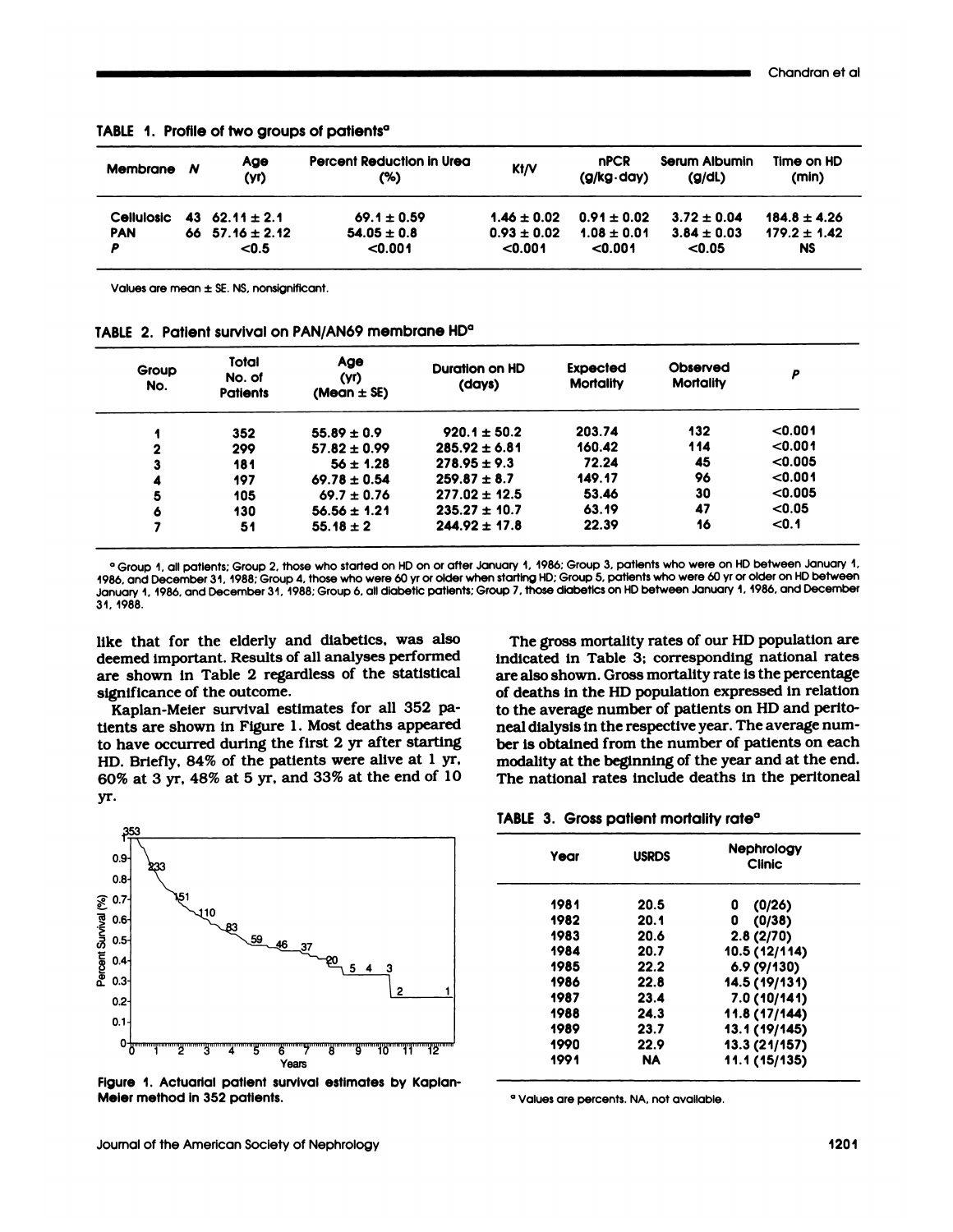Patient Survival on PAN/AN69 Membrane HD<br>dialysis population; data from our center do not. Even<br>so, it can be seen that the risk of death was much so, it can be seen that from our center do not. Even<br>so, it can be seen that the risk of death was much<br>lower for our patient population. dialysis population; data from o<br>so, it can be seen that the risl<br>lower for our patient population

# **DISCUSSION**

wer for our patient population.<br>SCUSSION<br>Admittedly, because this is a retrospective ana<br>s, it is subject to its inherent limitations. It is DISCUSSION<br>Admittedly, because this is a retrospective analy-<br>sis, it is subject to its inherent limitations. It is a<br>single center's experience. We also recognize the lack DISCUSSION<br>Admittedly, because this is a retrospective analy-<br>sis, it is subject to its inherent limitations. It is a<br>single center's experience. We also recognize the lack<br>of a control arm in our study consisting of patie Admittedly, because this is a retrospective analysis, it is subject to its inherent limitations. It is a single center's experience. We also recognize the lack of a control arm in our study consisting of patients dialyzing Admittedly, because this is a retrospective analsis, it is subject to its inherent limitations. It is single center's experience. We also recognize the la of a control arm in our study consisting of patien dialyzing on "no sis, it is subject to its inherent limitations. It is a<br>single center's experience. We also recognize the lack<br>of a control arm in our study consisting of patients<br>dialyzing on "nonbiocompatible" membranes. Never-<br>theless, single center's experience. We also recognize the lack<br>of a control arm in our study consisting of patients<br>dialyzing on "nonbiocompatible" membranes. Never-<br>theless, problems posed by variability in case mix<br>and dominant of a control arm in our study consisting of patients<br>dialyzing on "nonbiocompatible" membranes. Never-<br>theless, problems posed by variability in case mix<br>occident dominant comorbid conditions are minimized by<br>time<br>comparin dialyzing on "nonbiocompatible" membranes. Nevertheless, problems posed by variability in case r<br>and dominant comorbid conditions are minimized<br>comparing patient survival with that derived fr<br>the tables constructed by the theless, problems posed by variability in case mix<br>and dominant comorbid conditions are minimized by<br>comparing patient survival with that derived from<br>the tables constructed by the USRDS. It is our under-<br>standing, based o and dominant comorbid conditions are minimized by<br>comparing patient survival with that derived from<br>the tables constructed by the USRDS. It is our under-<br>standing, based on communications with USRDS,<br>that if the Cox model comparing patient survival with that derived from<br>the tables constructed by the USRDS. It is our under-<br>standing, based on communications with USRDS,<br>that if the Cox model of regression with multiple<br>covariates were to be the tables constructed by the USRDS. It is our under-<br>standing, based on communications with USRDS,<br>that if the Cox model of regression with multiple<br>covariates were to be performed, the results would<br>not greatly differ fr standing, based on communications with USRDS,<br>that if the Cox model of regression with multiple<br>covariates were to be performed, the results would<br>not greatly differ from the expected risk of death<br>(calculated per 1,000 pa that if the Cox model of regression with multiple dependent on the membrane used: dialysis with the covariates were to be performed, the results would<br>not greatly differ from the expected risk of death tain a given PCR tha covariates were to be performed, the results would<br>not greatly differ from the expected risk of death<br>(calculated per 1,000 patient years at risk) for the<br>ntotal number of days the sample patients were on<br>HD, based on the not greatly differ from the expected risk of death<br>(calculated per 1,000 patient years at risk) for the<br>total number of days the sample patients were on<br>HD, based on the USRDS tables. We are unable to<br>say at this state of total number of days the sample patients were on HD, based on the USRDS tables. We are unable to say at this state of the USRDS database how many patients nationally have been dialyzing on biocompatible membranes exclusive D, based on the USRDS tables. We are unable to<br>y at this state of the USRDS database how many<br>itients nationally have been dialyzing on biocom-<br>itible membranes exclusively.<br>The purpose of the unrandomized comparison be-<br>v

The purpose of the unrandomized comparison besay at this state of the USRDS database how many<br>patients nationally have been dialyzing on biocom-<br>patible membranes exclusively.<br>The purpose of the unrandomized comparison be-<br>tween the two groups of patients in Table 1 patients nationally have been dialyzing on biocompatible membranes exclusively.<br>
The purpose of the unrandomized comparison be-<br>
tween the two groups of patients in Table 1 (43 on<br>
cellulosic membrane and 66 on PAN) was me patible membranes exclusively.<br>The purpose of the unrandomized comparison be-<br>tween the two groups of patients in Table 1 (43 on<br>cellulosic membrane and 66 on PAN) was merely to<br>show differences in the indices of the adequ The purpose of the unrandomized comparison be-<br>tween the two groups of patients in Table 1 (43 on<br>cellulosic membrane and 66 on PAN) was merely to<br>state show differences in the indices of the adequacy of<br>dial<br>HD. Because b cellulosic membrane and 66 on PAN) was merely to<br>show differences in the indices of the adequacy of<br>HD. Because both patient groups are drawn from<br>lowa, it is unlikely that any possible genetic homo-<br>geniety might be favor lowa, it is unlikely that any possible genetic homoshow differences in the indices of the adequacy of<br>HD. Because both patient groups are drawn from<br>Iowa, it is unlikely that any possible genetic homo-<br>geniety might be favorably or unfavorably influenc-<br>ing these indices. HD. Because both patient groups are drawn from<br>lowa, it is unlikely that any possible genetic homo-<br>geniety might be favorably or unfavorably influenc-<br>ing these indices. These patients were not separately<br>tracked as to th Iowa, it is unlikely that any possible genetic homogeniety might be favorably or unfavorably influencing these indices. These patients were not separately tracked as to their morbidity and mortality, and therefore, we are geniety might be favorably or unfavorably influenceing these indices. These patients were not separately tracked as to their morbidity and mortality, and therefore, we are unable to indicate the existence of relevant diffe ing these indices. These patients were not separately  $(14)$ .<br>tracked as to their morbidity and mortality, and the indicate the existence of revear<br>therefore, we are unable to indicate the existence of revear<br>relevant dif therefore, we are unable to indicate the existence of<br>relevant differences. In addition, we more than real-<br>ize that the 66 patients modeled are only about 19%<br>of our whole study population and that data collected<br>from the of our whole study population and that data collected relevant differences. In addition, we more than real-<br>ize that the 66 patients modeled are only about 19%<br>of our whole study population and that data collected<br>from them could not be extrapolated to the entire<br>patient base our patient population received better dialysis than<br>the USRDS sample, even in terms of lower molecular<br>weight solute clearance. Yet, as shown in Table 1,<br>for the same duration of dialysis and for a lower from them could not be extrapolated to the entire<br>patient base. Furthermore, it is also conceivable that<br>our patient population received better dialysis than<br>the USRDS sample, even in terms of lower molecular<br>weight solute patient base. Furthermore, it is also conceivable that<br>our patient population received better dialysis than<br>the USRDS sample, even in terms of lower molecular<br>weight solute clearance. Yet, as shown in Table 1,<br>for the same our patient population received better dialysis than<br>the USRDS sample, even in terms of lower molecular<br>weight solute clearance. Yet, as shown in Table 1,<br>for the same duration of dialysis and for a lower<br>Kt/V, patients on the USRDS sample, even in terms<br>weight solute clearance. Yet, as<br>for the same duration of dialysi<br>Kt/V, patients on PAN seemed<br>nPCR and serum albumin levels.<br>The adequacy of HD remains a Kt/V, patients on PAN seemed to achieve higher<br>nPCR and serum albumin levels.<br>The adequacy of HD remains a controversial topic.

of >0.8 at a PCR of >0.8 g/kg per day for adequate HD with regenerated cellulosic membranes (19,21).<br>
therapy (12). Whether or not the optimization of di-<br>
1202 Volume  $4 \cdot$  Number  $5 \cdot 1993$ for the same duration of dialysis and for a lower Kt/V, patients on PAN seemed to achieve higher nPCR and serum albumin levels.<br>The adequacy of HD remains a controversial topic.<br>The National Cooperative Dialysis Study (NCD Kt/V, patients on PAN seemed to achieve higher<br>nPCR and serum albumin levels.<br>The adequacy of HD remains a controversial topic.<br>The National Cooperative Dialysis Study (NCDS) fo-<br>cused on the level of BUN as the statistica nPCR and serum albumin levels.<br>The adequacy of HD remains a controversial topic.<br>The National Cooperative Dialysis Study (NCDS) fo-<br>cused on the level of BUN as the statistically most<br>powerful predictor of mortality and mo The adequacy of HD remains a controversial topic.<br>The National Cooperative Dialysis Study (NCDS) focused on the level of BUN as the statistically most<br>powerful predictor of mortality and morbidity (11).<br>The PCR was the sec The National Cooperative Dialysis Study (NCDS) fo-<br>cused on the level of BUN as the statistically most<br>powerful predictor of mortality and morbidity (11).<br>The PCR was the second most significant predictor<br>of morbidity and cused on the level of BUN as the statistically most<br>powerful predictor of mortality and morbidity (11).<br>The PCR was the second most significant predictor<br>of morbidity and mortality, and therefore, the NCDS<br>report of 1983 s powerful predictor of mortality and morbidity (11).<br>The PCR was the second most significant predictor<br>of morbidity and mortality, and therefore, the NCDS<br>report of 1983 strongly recommended an adequate<br>dietary protein inta The PCR was the second most significant predictor<br>of morbidity and mortality, and therefore, the NCDS<br>by<br>report of 1983 strongly recommended an adequate<br>dietary protein intake. In light of the NCDS data,<br>Cootch and Sargen of morbidity and mortality, and therefore, the NCDS<br>report of 1983 strongly recommended an adequate<br>dietary protein intake. In light of the NCDS data,<br>Gotch and Sargent later advocated a threshold Kt/V<br>of >0.8 at a PCR of report of 1983 strongly recommended an adequate<br>dietary protein intake. In light of the NCDS data,<br>Gotch and Sargent later advocated a threshold Kt/V<br>of >0.8 at a PCR of >0.8 g/kg per day for adequate<br>therapy (12). Whethe

alysis with the use of Kt/V values of >1 affects<br>patient mortality could be answered at best by stating alysis with the use of Kt/V values of >1 affects<br>patient mortality could be answered at best by stating<br>that most of the evidence that exists examining this alysis with the use of Kt/V values of >1 affects<br>patient mortality could be answered at best by stating<br>that most of the evidence that exists examining this<br>question is circumstantial and dependent on comalysis with the use of Kt/V values of >1 affect<br>patient mortality could be answered at best by statin<br>that most of the evidence that exists examining thi<br>question is circumstantial and dependent on com<br>parisons of mortalit alysis with the use of Kt/V values of  $>1$  affects<br>patient mortality could be answered at best by stating<br>that most of the evidence that exists examining this<br>question is circumstantial and dependent on com-<br>parisons of m patient mortality could be answered at best by stating<br>that most of the evidence that exists examining this<br>question is circumstantial and dependent on com-<br>parisons of mortality in patients with different set-<br>tings. This that most of the evidence that exists examining th<br>question is circumstantial and dependent on con<br>parisons of mortality in patients with different se<br>tings. This kinetic analysis showed that BUN canno<br>be considered to be question is circumstantial and dependent on comparisons of mortality in patients with different settings. This kinetic analysis showed that BUN cannot be considered to be a prescription control parameter, because it is a d parisons of mortality in patients with different set-<br>tings. This kinetic analysis showed that BUN cannot<br>be considered to be a prescription control parameter,<br>because it is a dependent variable of Kt/V (dialyzer<br>clearance tings. This kinetic analysis showed that BUN cannot<br>be considered to be a prescription control parameter,<br>because it is a dependent variable of Kt/V (dialyzer<br>clearance times treatment time, divided by the vol-<br>ume of tota be considered to be a prescription control parameter,<br>because it is a dependent variable of Kt/V (dialyzer<br>clearance times treatment time, divided by the vol-<br>ume of total body water) and nPCR, the two primary<br>prescription because it is a dependent variable of Kt/V (dialyze clearance times treatment time, divided by the volume of total body water) and nPCR, the two primary prescription control parameters. Underdialysis can occur with low lev clearance times treatment time, divided by the volume of total body water) and nPCR, the two primary<br>prescription control parameters. Underdialysis can<br>occur with low levels of predialytic BUN if treatment<br>time is reduced, prescription control parameters. Underdialysis can<br>occur with low levels of predialytic BUN if treatment<br>time is reduced, if there is a low PCR. Later studies<br>by Lindsay and Spanner (13) suggest the dependence<br>of dietary p prescription control parameters. Underdialysis can<br>occur with low levels of predialytic BUN if treatment<br>time is reduced, if there is a low PCR. Later studies<br>by Lindsay and Spanner (13) suggest the dependence<br>of dietary p occur with low levels of predialytic BUN if treatment<br>time is reduced, if there is a low PCR. Later studies<br>by Lindsay and Spanner (13) suggest the dependence<br>of dietary protein intake and PCR on Kt/V. These<br>studies also i time is reduced, if there is a low PCR. Later studies<br>by Lindsay and Spanner (13) suggest the dependence<br>of dietary protein intake and PCR on Kt/V. These<br>studies also indicated that this relationship may be<br>dependent on th by Lindsay and Spanner (13) suggest the dependence<br>of dietary protein intake and PCR on Kt/V. These<br>studies also indicated that this relationship may be<br>dependent on the membrane used: dialysis with the<br>PAN/AN69 membrane r of dietary protein intake and PCR on Kt/V. These<br>studies also indicated that this relationship may be<br>dependent on the membrane used: dialysis with the<br>PAN/AN69 membrane required a lower Kt/V to ob-<br>tain a given PCR than d studies also indicated that this relationship may be<br>dependent on the membrane used: dialysis with the<br>PAN/AN69 membrane required a lower Kt/V to ob-<br>tain a given PCR than did dialysis with a cellulosic<br>membrane. This diff dependent on the membrane used: dialysis v<br>PAN/AN69 membrane required a lower Kt/v<br>tain a given PCR than did dialysis with a comembrane. This difference may be explained<br>beneficial effect of the removal of "middle-mo<br>weigh PAN/AN69 membrane required a lower Kt/V to obtain a given PCR than did dialysis with a cellulosic<br>membrane. This difference may be explained by the<br>beneficial effect of the removal of "middle-molecular-<br>weight" uremic toxi tain a given PCR than did dialysis with a cellulos<br>membrane. This difference may be explained by th<br>beneficial effect of the removal of "middle-molecula<br>weight" uremic toxins by the AN69 membrane, whic<br>has a different solu membrane. This difference may be explained by the<br>beneficial effect of the removal of "middle-molecular-<br>weight" uremic toxins by the AN69 membrane, which<br>has a different solute clearance profile than a cellu-<br>losic membra beneficial effect of the removal of "middle-molecular-<br>weight" uremic toxins by the AN69 membrane, which<br>has a different solute clearance profile than a cellu-<br>losic membrane. Their data suggested that the NCDS<br>conclusions losic membrane. Their data suggested that the NCDS<br>conclusions may be reinterpreted by assigning a ma-<br>jor relationship between the nutritional status of pa-<br>tients and their morbidity. A satisfactory nutritional<br>status is jor relationship between the nutritional status of palosic membrane. Their data suggested that the NCDS<br>conclusions may be reinterpreted by assigning a ma-<br>jor relationship between the nutritional status of pa-<br>tients and their morbidity. A satisfactory nutritional<br>status is conclusions may be reinterpreted by assigning a ma-<br>jor relationship between the nutritional status of pa-<br>tients and their morbidity. A satisfactory nutritional<br>status is attained only in patients receiving adequate<br>dialy jor relationship between the nutritional status of pa-<br>tients and their morbidity. A satisfactory nutritional<br>status is attained only in patients receiving adequate<br>dialysis, which, in turn, ensures the control of pre-<br>dia tients and their morbidity. A satisfactory nutritional<br>status is attained only in patients receiving adequate<br>dialysis, which, in turn, ensures the control of pre-<br>dialytic BUN levels. Studies by the same authors later<br>con status is attained only in patients receiving adequat<br>dialysis, which, in turn, ensures the control of pre<br>dialytic BUN levels. Studies by the same authors late<br>confirmed the hypothesis that the relationship be<br>tween Kt/V dialysis, which, in turn, ensures the control of pre-<br>dialytic BUN levels. Studies by the same authors later<br>confirmed the hypothesis that the relationship be-<br>tween Kt/V for urea and PCR is membrane dependent<br>(14). This o dialytic BUN levels. Studies by the same authors later<br>confirmed the hypothesis that the relationship be-<br>tween Kt/V for urea and PCR is membrane dependent<br>(14). This observation has to be seen in the light of<br>the recently confirmed the hypothesis that the relationship be-<br>tween Kt/V for urea and PCR is membrane dependent<br>(14). This observation has to be seen in the light of<br>the recently published study of Delmez et al. (15),<br>revealing that tween Kt/V for urea and PCR is membrane dependent (14). This observation has to be seen in the light of the recently published study of Delmez et al. (15), revealing that in 617 HD patients in the metropolitan St. Louis a (14). This observation has to be seen in the light of<br>the recently published study of Delmez et al. (15),<br>revealing that in 617 HD patients in the metropolitan<br>St. Louis area, for a mean Kt/V of 1.03, the PCR<br>obtained was the recently published study of Delmez et al. (15), revealing that in 617 HD patients in the metropolitan St. Louis area, for a mean Kt/V of 1.03, the PCR obtained was 0.9  $g/kg$  per day. All of these patients were on conve revealing that in 617 HD patients i<br>St. Louis area, for a mean Kt/V<br>obtained was 0.9 g/kg per day. Al<br>were on conventional hemodialy<br>prammonium cellulosic membrane<br>The interaction between blood a . Louis area, for a mean Kt/V of  $1.03$ , the PC<br>otained was  $0.9$  g/kg per day. All of these patien<br>ere on conventional hemodialyzers made of c<br>ammonium cellulosic membranes.<br>The interaction between blood and dialyzer mer

obtained was 0.9 g/kg per day. All of these patie<br>were on conventional hemodialyzers made of<br>prammonium cellulosic membranes.<br>The interaction between blood and dialyzer me<br>branes induces biologic effects such as the stimut prammonium cellulosic membranes.<br>The interaction between blood and dialyzer membranes induces biologic effects such as the stimulation of the complement system, the aggregation of granulocytes, transient leukopenia, the re prammonium cellulosic membranes.<br>The interaction between blood and dialyzer membranes induces biologic effects such as the stimulation of the complement system, the aggregation of granulocytes, transient leukopenia, the re The interaction between blood and dialyzer membranes induces biologic effects such as the stimulation of the complement system, the aggregation of granulocytes, transient leukopenia, the release of granulocytic enzymes, cl branes induces biologic effects such as the stimulation of the complement system, the aggregation of granulocytes, transient leukopenia, the release of granulocytic enzymes, clotting, and thrombocyte activation (16). Sever tion of the complement system, the aggregation of<br>granulocytes, transient leukopenia, the release of<br>granulocytic enzymes, clotting, and thrombocyte ac-<br>tivation (16). Several of the side effects of HD may be<br>attributed to granulocytes, transient leukopenia, the release of granulocytic enzymes, clotting, and thrombocyte at tivation (16). Several of the side effects of HD may b attributed to the increased release of cytokines from monocytes d granulocytic enzymes, clotting, and thrombocyte activation (16). Several of the side effects of HD may be<br>attributed to the increased release of cytokines from<br>monocytes during dialysis, as a result of complement<br>activatio tivation (16). Several of the side effects of HD may be<br>attributed to the increased release of cytokines from<br>monocytes during dialysis, as a result of complement<br>activation, toxins, or acetate in the dialysate (17). HD<br>ha attributed to the increased release of cytokines from<br>monocytes during dialysis, as a result of complement<br>activation, toxins, or acetate in the dialysate (17). HD<br>has been shown to lead to monokine production<br>(18,19). One monocytes during dialysis, as a result of complement<br>activation, toxins, or acetate in the dialysate  $(17)$ . HD<br>has been shown to lead to monokine production<br> $(18,19)$ . One such factor is interleukin-1  $[IL-1]$ , which<br>with activation, toxins, or acetate in the dialysate (17). H<br>has been shown to lead to monokine productio<br>(18,19). One such factor is interleukin-1 (IL-1), whic<br>with other monokines, is synthesized and release<br>by monocytes afte has been shown to lead to monokine production (18,19). One such factor is interleukin-1 (IL-1), which with other monokines, is synthesized and released by monocytes after stimulation by exogenous pyrogens or by complement (18,19). One such factor is interleukin-1 (IL-1), which<br>with other monokines, is synthesized and released<br>by monocytes after stimulation by exogenous pyro-<br>gens or by complement activation through C5a (20).<br>Concentrations with other monokines, is synthesized and released<br>by monocytes after stimulation by exogenous pyro-<br>gens or by complement activation through C5a (20).<br>Concentrations of IL-1 are elevated in dialysis pa-<br>tients before HD an by monocytes after stimulation by exogenous pyrogens or by complement activation through C5a (20).<br>Concentrations of IL-1 are elevated in dialysis patents before HD and rise further during and after<br>HD with regenerated cel gens or by complement activation through C5a<br>Concentrations of IL-1 are elevated in dialysis<br>tients before HD and rise further during and a<br>HD with regenerated cellulosic membranes (19<br>There is a close correlation between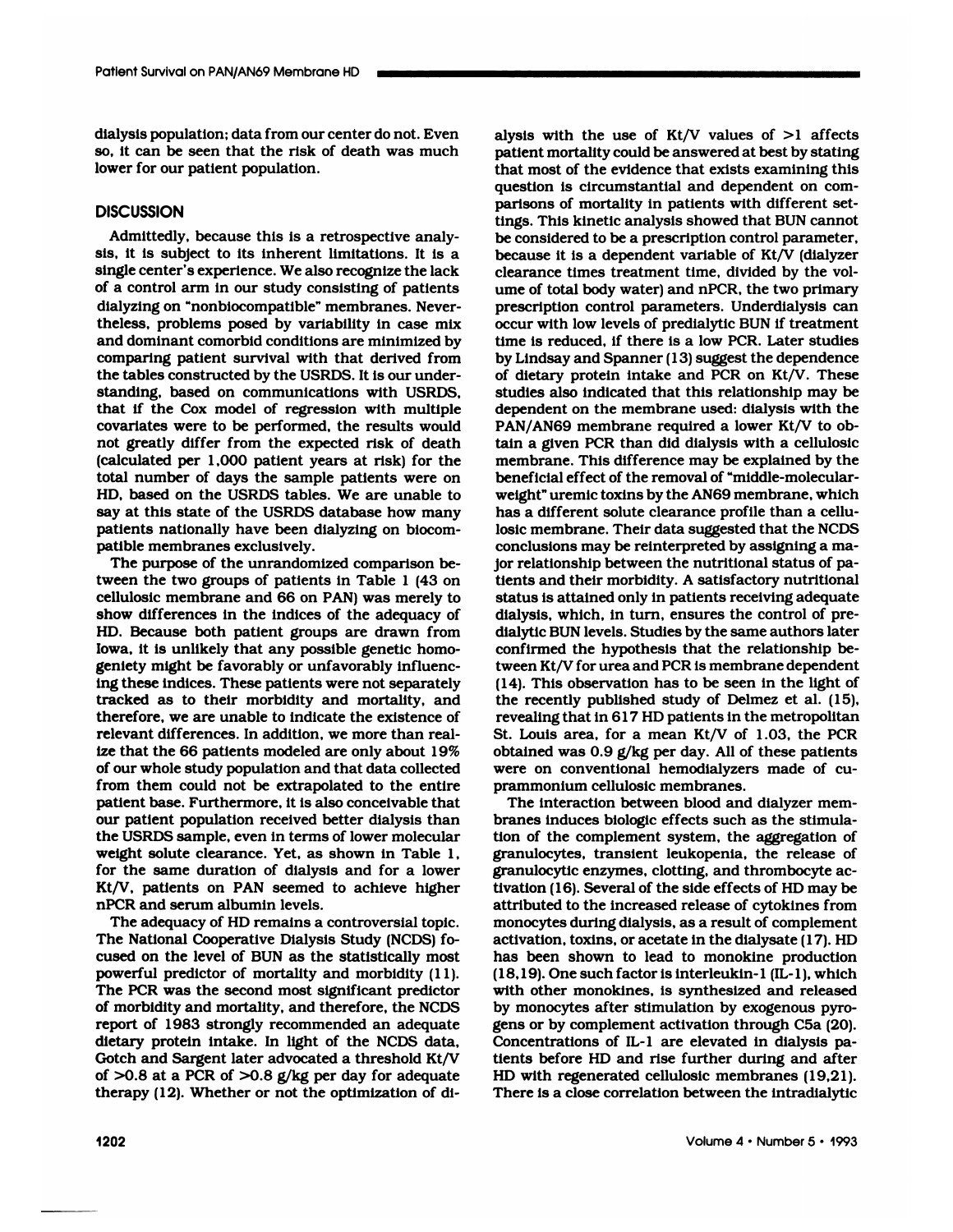increase in IL-1 production and C3a levels in dialysis<br>patients on regenerated cellulosic membranes (22). merease in IL-1 production and C3a levels in dialysis<br>patients on regenerated cellulosic membranes (22).<br>In contrast, in patients using PAN/AN69 memincrease in IL-1 production and C3a levels in dialys<br>patients on regenerated cellulosic membranes (22<br>In contrast, in patients using PAN/AN69 mem<br>branes, IL-1 remained at basal levels during H increase in IL-1 production and C3a levels in dialysis<br>patients on regenerated cellulosic membranes (22).<br>In contrast, in patients using PAN/AN69 mem-<br>branes, IL-1 remained at basal levels during HD.<br>Among the known effect increase in IL-1 production and C3a levels in dialy<br>patients on regenerated cellulosic membranes (2<br>In contrast, in patients using PAN/AN69 me<br>branes, IL-1 remained at basal levels during F<br>Among the known effects of monok patients on regenerated cellulosic membranes (22).<br>In contrast, in patients using PAN/AN69 membranes, IL-1 remained at basal levels during HD.<br>Among the known effects of monokines, the induc-<br>tion of protein catabolism pro In contrast, in patients using PAN/AN69 membranes, IL-1 remained at basal levels during HD.<br>Among the known effects of monokines, the induction of protein catabolism probably results from the<br>local release of prostaglandin branes, IL-1 remained at basal levels during Among the known effects of monokines, the induction of protein catabolism probably results from local release of prostaglandin E2 in skeletal mus<br>which in turn stimulates lysoso Among the known effects of monokines, the induction of protein catabolism probably results from the local release of prostaglandin E2 in skeletal muscle, which in turn stimulates lysosomal protein degradation. The interact tion of protein catabolism probably results from the<br>local release of prostaglandin E2 in skeletal muscle,<br>which in turn stimulates lysosomal protein degrada-<br>tion. The interaction between blood and regenerated<br>cellulosic local release of prostaglandin E2 in skeletal muscle,<br>which in turn stimulates lysosomal protein degrada-<br>tion. The interaction between blood and regenerated<br>cellulosic membranes leads to accelerated net protein<br>breakdown, which in turn stimulates lysosomal protein degrada-<br>tion. The interaction between blood and regenerated<br>cellulosic membranes leads to accelerated net protein<br>breakdown, as measured by increased amino acid<br>efflux from leg t tion. The interaction between blood and regenerated<br>cellulosic membranes leads to accelerated net protein<br>breakdown, as measured by increased amino acid<br>efflux from leg tissues (23). Sham HD with PAN/<br>AN69 membranes did no cellulosic membranes leads to accelerated net protein<br>breakdown, as measured by increased amino acid<br>efflux from leg tissues (23). Sham HD with PAN/<br>AN69 membranes did not result in such an increased<br>amino acid efflux, imp breakdown, as measured by increased amino acid<br>efflux from leg tissues (23). Sham HD with PAN/<br>AN69 membranes did not result in such an increased<br>amino acid efflux, implying that the protein catabolic<br>effect of blood-membr efflux from leg tissues (23). Sham HD with PAI<br>AN69 membranes did not result in such an increase<br>amino acid efflux, implying that the protein catabol<br>effect of blood-membrane contact depends on ti<br>biochemical properties of AN69 membranes did not result in such an increased<br>amino acid efflux, implying that the protein catabolic<br>effect of blood-membrane contact depends on the<br>blochemical properties of the dialyzer. Indeed, Rotel-<br>lar *et al.* amino acid efflux, implying that the protein catabolic<br>effect of blood-membrane contact depends on the<br>biochemical properties of the dialyzer. Indeed, Rotel-<br>lar *et al.* rather elaborately demonstrated the pro-<br>found cata effect of blood-membrane contact depends on the<br>blochemical properties of the dialyzer. Indeed, Rotel-<br>lar *et al.* rather elaborately demonstrated the pro-<br>found catabolic effects of the HD procedure using<br>hollow-fiber ce biochemical properties of the dialyzer. Indeed, Rotellar *et al.* rather elaborately demonstrated the profound catabolic effects of the HD procedure using hollow-fiber cellulose acetate dialyzers (24). However, it should b lar *et al.* rather elaborately demonstrated the pro-<br>found catabolic effects of the HD procedure using<br>hollow-fiber cellulose acetate dialyzers (24). However,<br>it should be pointed out that in another study, by<br>Herbelin *e* found catabolic effects of the HD procedure using<br>hollow-fiber cellulose acetate dialyzers (24). However,<br>it should be pointed out that in another study, by<br>Herbelin *et al.*, IL-1 levels rose with HD in patients<br>both on c it should be pointed out that in another study, by<br>Herbelin *et al.*, IL-1 levels rose with HD in patients<br>both on cellulosic-cuprophane and on PAN/AN69<br>membranes (25).<br>Given these observations, it is tempting to propose should be pointed out that in another study, by<br>erbelin *et al.*, IL-1 levels rose with HD in patients<br>of the on cellulosic-cuprophane and on PAN/AN69<br>embranes (25).<br>Given these observations, it is tempting to propose<br>lin

Herbelin *et al.*, IL-1 levels rose with HD in patie<br>both on cellulosic-cuprophane and on PAN/AI<br>membranes (25).<br>Given these observations, it is tempting to prop<br>a link between the bioincompatibility of the hemodial<br>alyzer both on cellulosic-cuprophane and on PAN/AN69<br>membranes (25).<br>Given these observations, it is tempting to propose<br>a link between the bioincompatibility of the hemodi-<br>alyzer membrane, the repetitive protein catabolic ef-<br>f membranes (25).<br>Given these observations, it is tempting to propose<br>a link between the bioincompatibility of the hemodialy<br>alyzer membrane, the repetitive protein catabolic ef<br>fects of dialysis, and patient morbidity and m Given these observations, it is tempting to propose<br>a link between the bioincompatibility of the hemodi-<br>alyzer membrane, the repetitive protein catabolic ef-<br>fects of dialysis, and patient morbidity and mortality.<br>In keep alyzer membrane, the repetitive protein catabolic effects of dialysis, and patient morbidity and mortality.<br>In keeping with this, low mortality rates have been reported with high-flux dialysis and short treatment time guid alyzer membrane, the repetitive protein catabolic effects of dialysis, and patient morbidity and mortality.<br>In keeping with this, low mortality rates have been<br>reported with high-flux dialysis and short treatment<br>time guid fects of dialysis, and patient morbidity and mortality.<br>In keeping with this, low mortality rates have been<br>reported with high-flux dialysis and short treatment<br>time guided by urea kinetic modeling (26–28). Gotch<br>and Uehli In keeping with this, low mortality rates have been<br>reported with high-flux dialysis and short treatment<br>time guided by urea kinetic modeling  $(26-28)$ . Gotch<br>and Uehlinger  $(28)$  reported an annual mortality rate<br>of 14.2 ported with high-flux dialysis and short treatment<br>me guided by urea kinetic modeling (26–28). Gotch<br>nd Uehlinger (28) reported an annual mortality rate<br>14.2% with an average treatment time of 2.25 h.<br>In the evolution of o

time guided by urea kinetic modeling (26–28). Gotch<br>and Uehlinger (28) reported an annual mortality rate<br>of 14.2% with an average treatment time of 2.25 h.<br>In the evolution of our results of improved patien<br>survival, urea and Uehlinger (28) reported an annual mortality rate<br>of 14.2% with an average treatment time of 2.25 h.<br>In the evolution of our results of improved patient<br>survival, urea kinetic modeling had only incidental<br>importance. We of 14.2% with an average treatment time of 2.25 h.<br>In the evolution of our results of improved patient<br>survival, urea kinetic modeling had only incidental<br>importance. We do not imply that kinetic modeling is<br>unimportant or In the evolution of our results of improved patient<br>survival, urea kinetic modeling had only incidental<br>importance. We do not imply that kinetic modeling is<br>unimportant or unhelpful. We believe that our results<br>could best survival, urea kinetic modeling had only incidental<br>importance. We do not imply that kinetic modeling is<br>unimportant or unhelpful. We believe that our results<br>could best be explained by a combination of a number<br>of factors importance. We do not imply that kinetic modeling is<br>unimportant or unhelpful. We believe that our results<br>could best be explained by a combination of a number<br>of factors such as biocompatibility of the dialyzer<br>membrane, unimportant or unhelpful. We believe that our results<br>could best be explained by a combination of a number<br>of factors such as biocompatibility of the dialyze<br>membrane, adequate clearance of "middle molecules<br>as well as sma could best be explained by a combination of a number<br>of factors such as biocompatibility of the dialyzer<br>membrane, adequate clearance of "middle molecules"<br>as well as smaller molecular toxins, volumetric con-<br>trol of ultra of factors such as biocompatibility of the dialyzer<br>membrane, adequate clearance of "middle molecules"<br>as well as smaller molecular toxins, volumetric con-<br>trol of ultrafiltration, patient compliance, and close<br>surveillanc membrane, adequate clearance of "middle molecules"<br>as well as smaller molecular toxins, volumetric con-<br>trol of ultrafiltration, patient compliance, and close<br>surveillance of patients' well-being by the staff and<br>physician as well as smaller molect<br>trol of ultrafiltration, pa<br>surveillance of patients'<br>physicians of the dialysi<br>single center's experienc

# **ACKNOWLEDGMENTS**

Sunger Statefully thank Mary Ellen Thursby and Sharon Porter for<br>We gratefully thank Mary Ellen Thursby and Sharon Porter for<br>expert secretarial assistance and Friedrich K. Port, M.D., M.S., and **ACKNOWLEDGMENTS**<br>We gratefully thank Mary Ellen Thursby and Sharon Porter for<br>expert secretarial assistance and Friedrich K. Port. M.D., M.S., and<br>Philip J. Held, Ph.D., of USRDS for their patient and kind advice in<br>the i We gratefully thank Mary Ellen Thursby and Sharon Porter for expert secretarial assistance and Friedrich K. Port, M.D., M.S., and Philip J. Held, Ph.D., of USRDS for their patient and kind advice in the interpretation of U expert secretarial assistance and Friedrich K. Port, M.D., M.S., and<br>Philip J. Held, Ph.D., of USRDS for their patient and kind advice in<br>the interpretation of USRDS mortality tables. Thanks are also due<br>to C.T. Flynn, M.D Philip J. Held, Ph.D., of USRDS for their patient and kind advice in the interpretation of USRDS mortality tables. Thanks are also due to C.T. Flynn, M.D., for introducing the concept of biocompatibility to our dialysis fa the interpretation of USRDS mortality tables. Thanks are also due to C.T. Flynn, M.D., for introducing the concept of biocompatibility

## REFERENCES

1. Hull AR, Parker TF: Proceedings for the Morbid-161-163.<br>
ity, Mortality and Prescription of Dialysis Sym-22. Haeffner-Cavaillon N, Cavaillon JM, Cianconi<br>
Journal of the American Society of Nephrology 1203 ohn Whalen, M.D., and Diane Boleyn, R.N., B.S.N., of Tristalysis Unit, Dubuque, IA.<br>1. **Hull AR, Parker TF:** Proceedings for the Mort<br>1. **Hull AR, Parker TF:** Proceedings for the Mort<br>1. Mortality and Prescription of Dialy sis Unit, Dubuque, IA.<br>RENCES<br>Hull AR, Parker TF: Proceedings for the Morbid<br>ity, Mortality and Prescription of Dialysis Syn

- posium. *Am J Kidney Dis* 1990; 15:375-383. 2. Eggers PW: Mortality pissing Chandran et al.<br>2. Eggers PW: Mortality rates among dialysis pa-<br>2. Eggers PW: Mortality rates among dialysis pa-<br>tients in Medicare's end-stage renal disease proposium. A*m J Kidney Dis* 1990;15:375–383.<br>**Eggers PW:** Mortality rates among dialysis pat<br>tients in Medicare's end-stage renal disease pro-<br>gram. A*m J Kidney Dis* 1990;15:414–421. posium. *Am J Ktdney Dis* 1990;15:37<br>**Eggers PW:** Mortality rates among d<br>tients in Medicare's end-stage renal d<br>gram. *Am J Kidney Dis* 1990;15:414<br>**Held PJ, Levin NW, Bovbjerg RR,** 1 posium. Am J Kidney Dis 1990;15:375–383.<br>2. **Eggers PW:** Mortality rates among dialysis patients in Medicare's end-stage renal disease program. Am J Kidney Dis 1990;15:414–421.<br>3. Held PJ, Levin NW, Bovbjerg RR, Pauly MV,
- posium. Am J Kidney Dis 1990;15:375–383.<br>**Eggers PW:** Mortality rates among dialysis j<br>tients in Medicare's end-stage renal disease p<br>gram. Am J Kidney Dis 1990;15:414–421.<br>**Held PJ, Levin NW, Bovbjerg RR, Pauly M**<br>**Diamon** Eggers PW: Mortality rates among dialysis patients in Medicare's end-stage renal disease program. *Am J Kidney Dis* 1990;15:414–421.<br>**Held PJ, Levin NW, Bovbjerg RR, Pauly MV**<br>**Diamond LH:** Mortality and duration of hemodi tients in Medicare's end-stage renal disease pro-<br>gram. Am J Kidney Dis 1990;15:414-421.<br>3. Held PJ, Levin NW, Bovbjerg RR, Pauly MV,<br>Diamond LH: Mortality and duration of hemo-<br>dialysis treatment. JAMA 1991;265:871-875.<br> gram. A*m J Kidney Dis* 1990;15:414–421.<br>Held PJ, Levin NW, Bovbjerg RR, Pauly MV,<br>Diamond LH: Mortality and duration of hemo-<br>dialysis treatment. JAMA 1991;265:871–875.<br>Brunner FP, Selwood NH: Results of renal re-<br>placeme
- *Held PJ, Levin NW, Bovbjer*<br>*Diamond LH: Mortality and c<br>dialysis treatment. JAMA 199*<br>*Brunner FP, Selwood NH: Re<br>placement therapy in Europe,<br>J Kidney Dis 1990;15:384-39*<br>**Odaka M:** Mortality in chronid **Diamond LH:** Mortality and duration of hemodialysis treatment. JAMA 1991;265:871-875.<br> **4. Brunner FP, Selwood NH:** Results of renal replacement therapy in Europe, 1980 to 1987. Am<br>
J Kidney Dis 1990;15:384-396.<br> **5. Odak** dialysis treatment. *JAMA* 1991;265:871–87<br>**Brunner FP, Selwood NH:** Results of renal<br>placement therapy in Europe, 1980 to 1987.<br>*J Kidney Dis* 1990;15:384–396.<br>**Odaka M:** Mortality in chronic dialysis patie<br>in Japan. Am J 4. **Brunner FP, Selwood NH:** Results of renal replacement therapy in Europe, 1980 to 1987. An J Kidney Dis 1990;15:384–396.<br>5. **Odaka M:** Mortality in chronic dialysis patient in Japan. Am J Kidney Dis 1990;15:410–413.<br>6.
- 
- placement therapy in Europe, 1980 to 1987. Am<br>J Kidney Dis 1990;15:384–396.<br>**Odaka M:** Mortality in chronic dialysis patients<br>in Japan. Am J Kidney Dis 1990;15:410–413.<br>**Disney APS:** Dialysis treatment in Australia,<br>1982 t 402-409. 5. Odaka M: Mortality in chronic dialysis patients<br>in Japan. Am J Kidney Dis 1990;15:410-413.<br>6. Disney APS: Dialysis treatment in Australia,<br>1982 to 1988. Am J Kidney Dis 1990;15:<br>402-409.<br>7. Posen GA, Jeffrey JR, Fenton
- in Japan. Am J Kidney Dis 1990;15:410-413.<br>**Disney APS:** Dialysis treatment in Australia.<br>1982 to 1988. Am J Kidney Dis 1990;15:402-409.<br>**Posen GA, Jeffrey JR, Fenton SSA, Arbus GS:**<br>Results from the Canadian renal failur **Disney APS:** Dialysis treatme<br>1982 to 1988. Am J Kidne<br>402–409.<br>**Posen GA, Jeffrey JR, Fenton**<br>Results from the Canadian rena<br>Am J Kidney Dis 1990;15:397<br>Wolfe RA, Graylin DS, Post FR 1982 to 1988. Am J Kidney Dis 1990;15:<br>402–409.<br>7. Posen GA, Jeffrey JR, Fenton SSA, Arbus GS:<br>Results from the Canadian renal failure registry.<br>Am J Kidney Dis 1990;15:397–401.<br>8. Wolfe RA, Graylin DS, Post FK, Held PJ,
- 402–409.<br>Posen GA, Jeffrey JR, Fenton SSA, Arbus GS:<br>Results from the Canadian renal failure registry.<br>Am J Kidney Dis 1990;15:397–401.<br>Wolfe RA, Graylin DS, Post FK, Held PJ, Wood<br>CL: Using USRDS generated mortality table Posen GA, Jeffrey JR, Fenton SSA, Arbus GS:<br>Results from the Canadian renal failure registry.<br>Am J Kidney Dis 1990;15:397–401.<br>Wolfe RA, Graylin DS, Post FK, Held PJ, Wood<br>CL: Using USRDS generated mortality tables to<br>comp Results from the Canadian renal failu<br>A*m J Kidney Dis* 1990;15:397–401.<br>**Wolfe RA, Graylin DS, Post FK, Held**<br>CL: Using USRDS generated mortalit<br>compare local ESRD mortality rates<br>rates. *Kidney Int* 1992;42:991–996.<br>**Kin** Am J Kidney Dis 1990;15:397–401.<br>
8. Wolfe RA, Graylin DS, Post FK, Held PJ, Woo<br>
CL: Using USRDS generated mortality tables to<br>
compare local ESRD mortality rates to national<br>
rates. Kidney Int 1992;42:991–996.<br>
9. Kineti Wolfe RA, Graylin DS, Post FK, Held PJ, Wood<br>CL: Using USRDS generated mortality tables to<br>compare local ESRD mortality rates to national<br>rates. *Kidney Int* 1992;42:991–996.<br>Kinetic Information Systems, CompuMod Soft-<br>war
- CL: Using USR<br>compare local I<br>rates. *Kidney I*<br>**Kinetic Informates: 19783 S<br>suwa, Director)**<br>**Kaplan EL, Me** compare local ESRD mortality rates to national<br>rates. Kidney Int 1992;42:991–996.<br>9. Kinetic Information Systems, CompuMod Software: 19783 Sumner, Redford, MI (Gerard Zasuwa, Director).<br>10. Kaplan EL, Meier P: Nonparametri rates. *Kidney Int* 1992;42:991-996.<br>Kinetic Information Systems, CompuMod Software: 19783 Sumner, Redford, MI (Gerard Zasuwa, Director).
- i958;53:457-481. ware: 19783 Sumner, Redford, MI (Gerard Za-<br>suwa, Director).<br>10. **Kaplan EL, Meier P**: Nonparametric estimation<br>from incomplete observations. *J Am Stat Assoc*<br>1958;53:457–481.<br>11. **Lowrie EG, Laird NM, Parker TF, Sargent**
- suwa, Director).<br>**Kaplan EL, Meier P:** Nonparametric estimation<br>from incomplete observations. J Am Stat Assoc<br>1958;53:457–481.<br>**Lowrie EG, Laird NM, Parker TF, Sargent JA:**<br>Effect of the hemodialysis prescription on pa-<br>ti from incomplete observations. J Am Stat Assoc 1958;53:457-481.<br>Lowrie EG, Laird NM, Parker TF, Sargent JA:<br>Effect of the hemodialysis prescription on pa-<br>tient morbidity. Report from the National Coop-<br>erative Dialysis St 11. Lowrie EG, Laird NM, Parker TF, Sargent JA: 1176-1181. 11. Lowrie EG, Laird NM, Parker TF, Sargent JA:<br>
Effect of the hemodialysis prescription on pa-<br>
tient morbidity. Report from the National Coop-<br>
erative Dialysis Study. N Engl J Med 1981;305:<br>
1176–1181.<br>
12. Gotch F, Sa Effect of the hemodialysis prescription on pa-<br>tient morbidity. Report from the National Cooperative Dialysis Study. N Engl J Med 1981;305:<br>1176–1181.<br>Gotch F, Sargent J: A mechanistic analysis of<br>the National Cooperative
- *Kidney mt* i985;28:526-534. erative Dialysis Study. N Engl J Med 1981;305<br>1176–1181.<br>12. Gotch F, Sargent J: A mechanistic analysis of<br>the National Cooperative Dialysis Study (NCDS)<br>Kidney Int 1985;28:526–534.<br>13. Lindsay RM, Spanner E: A hypothesis
- 1176–1181.<br>
Gotch F, Sargent J: A mechanistic analysis of<br>
the National Cooperative Dialysis Study (NCDS).<br> *Kidney Int* 1985;28:526–534.<br> **Lindsay RM, Spanner E:** A hypothesis: The pro-<br>
tein catabolic rate is dependent u Gotch F, Sargent J: A mechanistic analysis of<br>the National Cooperative Dialysis Study (NCDS).<br>*Kidney Int* 1985;28:526–534.<br>**Lindsay RM, Spanner E:** A hypothesis: The pro-<br>tein catabolic rate is dependent upon the type<br>and the National Cooperative Dialysis Stud:<br>*Kidney Int* 1985;28:526–534.<br>**Lindsay RM, Spanner E**: A hypothesis:<br>tein catabolic rate is dependent upon<br>and amount of treatment in dialyzed u<br>tients. Am J Kidney Dis 1989;13:382-<br> Kidney Int 1985;28:526-534.<br>
13. Lindsay RM, Spanner E: A hypothesis: The pr<br>
tein catabolic rate is dependent upon the tyj<br>
and amount of treatment in dialyzed uremic p<br>
tents. Am J Kidney Dis 1989;13:382-389.<br>
14. Linds **Lindsay RM, Spanner E:** A hypothesis: The pro-<br>tein catabolic rate is dependent upon the type<br>and amount of treatment in dialyzed uremic pa-<br>tients.  $Am J Kldney Dis 1989:13:382-389$ .<br>**Lindsay RM, Spanner E, Heidenheim AP, Lind-**
- tein catabolic rate is dependent upon the type<br>and amount of treatment in dialyzed uremic pa-<br>tients. Am J Kidney Dis 1989;13:382–389.<br>**Lindsay RM, Spanner E, Heidenheim AP, Lind-**<br>say S, LeFebvre J: The influence of dialy and amount of treatment in dialyzed uremic<br>tients. Am J Kidney Dis 1989;13:382–389.<br>Lindsay RM, Spanner E, Heidenheim AP, Li<br>say S, LeFebvre J: The influence of dialy<br>membrane upon protein catabolic rate. Am :<br>Artif Intern tients. Am J Kidney Dis 1989;13:382-389.<br>
14. Lindsay RM, Spanner E, Heidenheim AP, Lindsay S, LeFebvre J: The influence of dialysis<br>
membrane upon protein catabolic rate. Am Soc<br>
Artif Intern Organs Trans 1991;37:M134-5. Lindsay RM, Spanner E, Heidenheim AP, Lindsay S, LeFebvre J: The influence of dialysis<br>membrane upon protein catabolic rate. Am Soc<br>Artif Intern Organs Trans 1991;37:M134–5.<br>Delmez JA, Windus DW, St. Louis Nephrology<br>Study
- say S, LeFebvre J: The influence of dialysis<br>membrane upon protein catabolic rate. Am Soc<br>Artif Intern Organs Trans 1991;37:M134–5.<br>Delmez JA, Windus DW, St. Louis Nephrology<br>Study Group: Hemodialysis prescription and de-<br> membrane upon protein o<br>Artif Intern Organs Trans<br>**Delmez JA, Windus DW,<br>Study Group:** Hemodialys<br>livery in a metropolitan c<br>1992;41:1023-1028.<br>Craddock PR, Hammers Artif Intern Organs Trans 1991;37:M134-5.<br>15. Delmez JA, Windus DW, St. Louis Nephrole<br>Study Group: Hemodialysis prescription and<br>livery in a metropolitan community. Kidney<br>1992;41:1023-1028.<br>16. Craddock PR, Hammerschmidt Delmez JA, Windus DW, St. Louis Nephrology<br>Study Group: Hemodialysis prescription and de-<br>livery in a metropolitan community. Kidney Int<br>1992:41:1023-1028.<br>Craddock PR, Hammerschmidt DE: Comple-<br>ment-mediated granulocyte a
- Study Group: Hemodialysis prescription and de-<br>livery in a metropolitan community. Kidney Int<br>1992:41:1023–1028.<br>Craddock PR, Hammerschmidt DE: Comple-<br>ment-mediated granulocyte activation and<br>down-regulation during hemodi *Artifluery in a metropolitan communi*<br>
1992;41:1023–1028.<br> **Craddock PR, Hammerschmidt**<br>
ment-mediated granulocyte ac<br>
down-regulation during hemodial<br>
Artif Intern Organs J 1984;7:50-<br> **Henderson LW, Koch KKM, Di** 1992;41:1023-1028.<br>
16. Craddock PR, Hammerschmidt DE: Complement-mediated granulocyte activation and<br>
down-regulation during hemodialysis. Am Soc<br>
Artif Intern Organs J 1984;7:50-56.<br>
17. Henderson LW, Koch KKM, Dianarel Craddock PR, Hammerschmidt DE: Complement-mediated granulocyte activation and<br>down-regulation during hemodialysis. Am Soc<br>Artif Intern Organs J 1984:7:50–56.<br>Henderson LW, Koch KKM, Dianarello CA,<br>Shaldon S: Hemodialysis h
- ment-mediated granulocyte activation andown-regulation during hemodialysis. Am So<br>Artif Intern Organs J 1984;7:50–56.<br>**Henderson LW, Koch KKM, Dianarello CA**<br>**Shaldon S:** Hemodialysis hypotension: The interleukin hypothesi down-regulation during hemodialysis. Am Soc<br>Artif Intern Organs J 1984;7:50–56.<br>17. Henderson LW, Koch KKM, Dianarello CA,<br>Shaldon S: Hemodialysis hypotension: The in-<br>terleukin hypothesis. Blood Purif 1983;1:3–8.<br>18. Luge
- Artif Intern Organs J 1984;7:50–56.<br>Henderson LW, Koch KKM, Dianarello CA,<br>Shaldon S: Hemodialysis hypotension: The in-<br>terleukin hypothesis. *Blood Purtf* 1983;1:3–8.<br>Luger A, Kovaric J, Stummvoll HK, Urbanska<br>A, Lugar TA Henderson LW, Koch KKM, Dianarello (Shaldon S: Hemodialysis hypotension: The terleukin hypothesis. *Blood Purif* 1983;1:3-iLuger A, Kovaric J, Stummvoll HK, Urban:<br>A, Lugar TA: Blood-membrane interaction<br>hemodialysis leads **Shaldon S: Hemodialysis hy<br>terleukin hypothesis.** *Blood I***<br>Luger A, Kovaric J, Stumm<br>A, Lugar TA: Blood-membr<br>hemodialysis leads to increase<br>tion.** *Kidney Int* **1987;32:84-<br><b>Lonnemann G, Bingel M, Sh** 18. Luger A, Kovaric J, Stummvoll HK, Urbanska<br>
A, Lugar TA: Blood-membrane interaction in<br>
hemodialysis leads to increased cytokine produc-<br>
tion. Kidney Int 1987;32:84–88.<br>
19. Lonnemann G, Bingel M, Shaldon S, Dinarello Luger A, Kovaric J, Stummvoll HK, Urbanska<br>A, Lugar TA: Blood-membrane interaction in<br>hemodialysis leads to increased cytokine produc<br>tion. Kidney Int 1987;32:84–88.<br>Lonnemann G, Bingel M, Shaldon S, Dinarello<br>CA, Koch KM:
- A, Lugar TA: Blood-membrane interaction in<br>hemodialysis leads to increased cytokine produc-<br>tion. *Kidney Int* 1987;32:84–88.<br>**Lonnemann G, Bingel M, Shaldon S, Dinarello**<br>CA, Koch KM: Plasma interleukin-1 activity dur-<br>in tion. Kidney Int 1987;32:84–88.<br>
19. Lonnemann G, Bingel M, Shaldon S, Dinarello<br>
CA, Koch KM: Plasma interleukin-1 activity dur-<br>
ing hemodialysis in ESRD patients. Blood Purif<br>
1987;5:295.<br>
20. Dianerello CA, Wolff SM: M tion. Kidney Int 1987;32:84–88.<br>
19. Lonnemann G, Bingel M, Shaldon S, Dinarello<br>
CA, Koch KM: Plasma interleukin-1 activity dur-<br>
ing hemodialysis in ESRD patients. *Blood Purtf*<br>
1987;5:295.<br>
20. Dianerello CA, Wolff SM Lonnemann G, Bingel M, Shaldon S, Dina<br>CA, Koch KM: Plasma interleukin-1 activit<br>ing hemodialysis in ESRD patients. *Blood*<br>1987;5:295.<br>Dianerello CA, Wolff SM: Molecular bas<br>fever in humans. Am J Med 1982;72:799-<br>Bingel M CA, Koch KM: Plasma interleukin-1 activity during hemodialysis in ESRD patients. *Blood Purif* 1987;5:295.<br>20. **Dianerello CA, Wolff SM:** Molecular basis of fever in humans. Am J Med 1982;72:799-819.<br>21. **Bingel M, Lonnema**
- 
- ing hemodialysis in ESRD patients. *Blood Purif*<br>1987;5:295.<br>**Dianerello CA, Wolff SM:** Molecular basis of<br>fever in humans. Am J Med 1982;72:799–819.<br>**Bingel M, Lonnemann G, Shaldon S, Koch KM,**<br>**Dinarello CA:** Human inter 1987;5:295.<br>**Dianerello CA, Wolff SM:** Molecular basis of<br>fever in humans. Am J Med 1982;72:799-819.<br>**Bingel M, Lonnemann G, Shaldon S, Koch KM,**<br>**Dinarello CA:** Human interleukin-1 production<br>during hemodialysis. Nephron **Dianerello**<br>fever in hu<br>**Bingel M,<br>Dinarello**<br>during l<br>161–163.<br>**Haeffner**fever in humans. Am J Med 1982;72:799-8<br>21. Bingel M, Lonnemann G, Shaldon S, Koch<br>Dinarello CA: Human interleukin-1 produce<br>during hemodialysis. Nephron 1986<br>161-163.<br>22. Haeffner-Cavaillon N, Cavaillon JM, Ciano
-